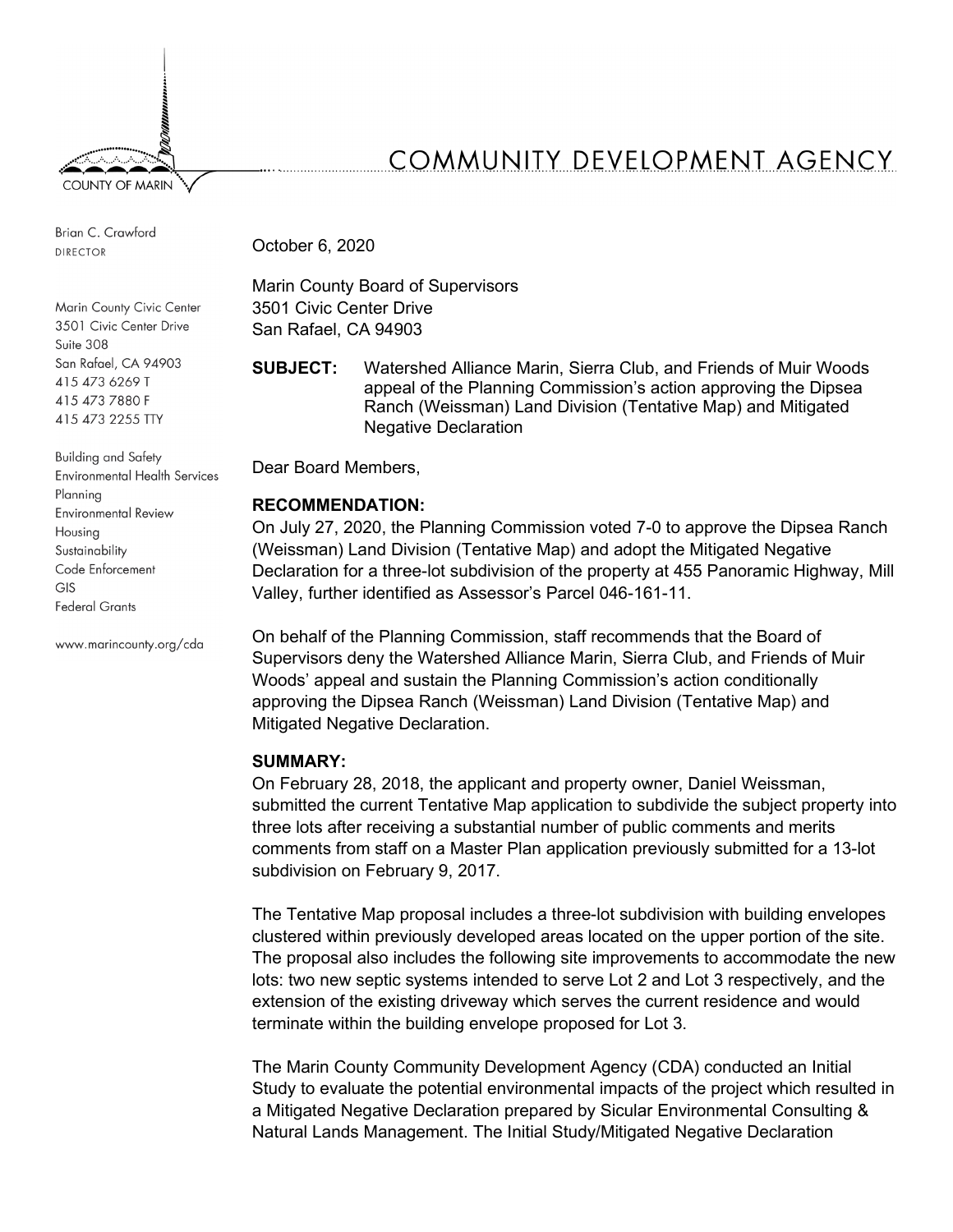PG. 2 OF 3 (IS/MND) also evaluated the potential impacts of the grading of a fire road previously conducted on the lower portion of the property without permits and subject of a Notice of Violation issued by the Department of Public Works on March 26, 2014. The IS/MND was circulated for a comment period that was extended to a total of 45 days, resulting in a Response to Comments prepared by Sicular Environmental Consulting & Natural Land Management.

> On July 27, 2020, the Planning Commission conducted a hearing and approved the project by a 7-0 vote and adopted the Mitigated Negative Declaration. The resolutions of the Planning Commission are Attachments 5 and 6. The Planning Commission included a project modification requiring the lot line between Lot 1 and Lot 3 to be adjusted such that the existing leach fields for Lot 1 are contained entirely within that parcel and that the building envelope for Lot 3 be adjusted accordingly.

> On August 5, 2020, the Watershed Alliance Marin, Sierra Club, and Friends of Muir Woods appealed the Planning Commission's approval to your Board. The bases of appeal have been summarized into the following categories: (1) consistency with zoning and density; (2) adequacy of public noticing; (3) issues with the Planning Commission remote hearing procedures and presentation of the project's background; (4) The 2003 Redwood Creek Vision Statement and Memorandum of Understanding between Marin County, State Parks, Golden Gate National Recreation Area, National Parks Service, and various environmental groups; and (5) adequacy of the Initial Study/Mitigated Negative Declaration.

Responses to these points are set out in the attached Board of Supervisor's resolutions (Attachments 1 and 2) and in a subsequent Response to Comments Memorandum addressing points of appeal submitted by the appellants specifically regarding the Mitigated Negative Declaration prepared by Sicular Environmental Consulting & Natural Lands Management and dated September 22, 2020 (Attachment 4).

In conclusion, the appellants have not presented any substantial evidence or new information that would invalidate or change the Planning Commission's decision to approve the project.

#### **FISCAL/STAFFING IMPACT:**  None

## **REVIEWED BY:**

| [ ] Department of Finance | $\Box$ N/A |
|---------------------------|------------|
| [X] County Counsel        | $\Box$ N/A |
| [ ] Human Resources       | $\Box$ N/A |

## **SIGNATURE:**

S*abrina Cardoza*<br>Sabrina Cardoza

Planner